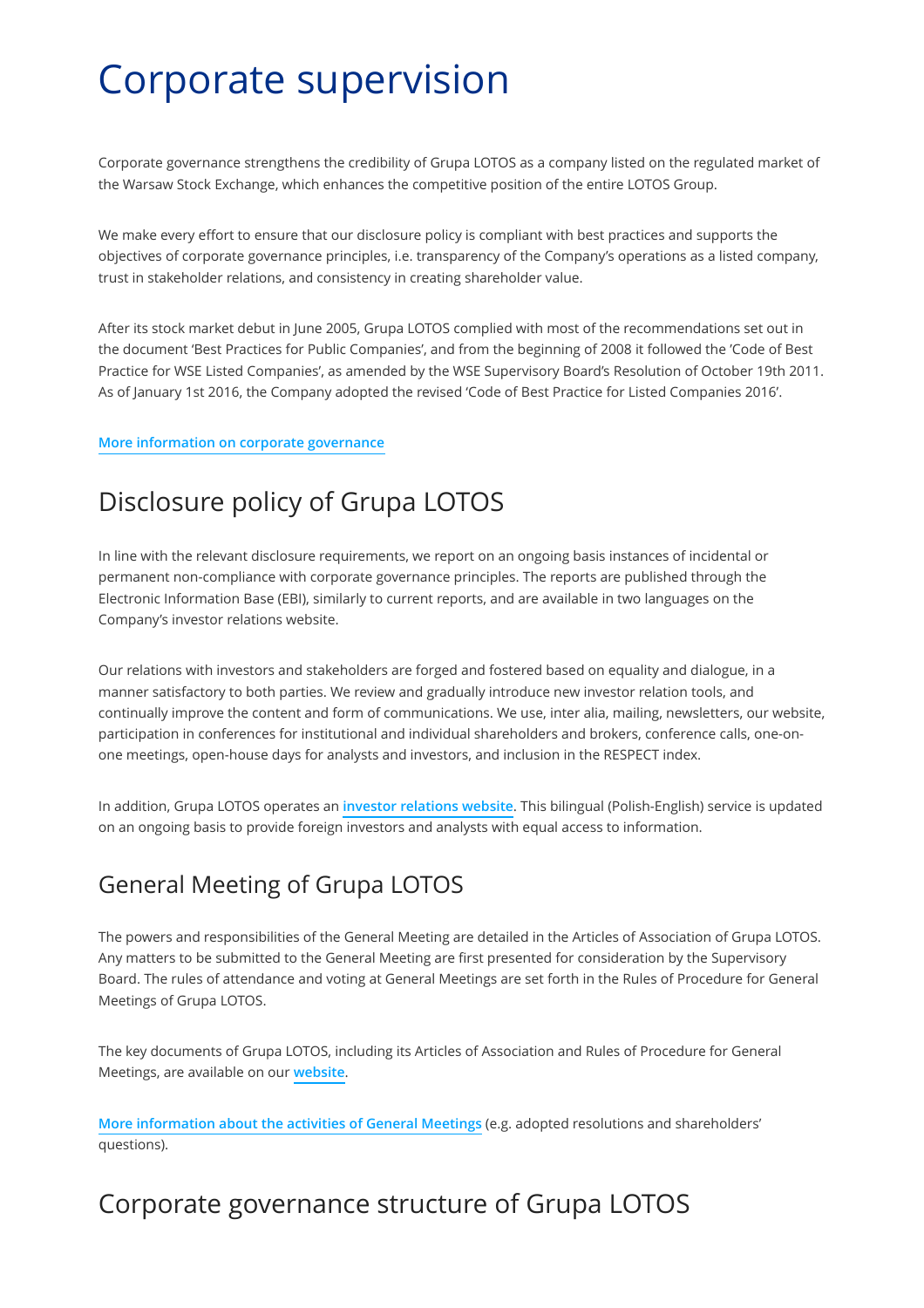

## Supervisory Board

The Supervisory Board of Grupa LOTOS exercises ongoing supervision of the Company's business, across all areas of its operations. It performs its duties collectively, but may also set up ad hoc or standing committees to exercise supervision of specific areas of the Company's activities. The Supervisory Board may delegate its members to individually perform certain tasks or functions.

[The procedures to be followed by the Supervisory Board of Grupa LOTOS are de](http://inwestor.lotos.pl/en/1002/corporate_governance/documents_of_grupa_lotos)fined in the Company's **Articles of Association and Rules of Procedure for the Supervisory Board**.

#### **Composition of the Supervisory Board of Grupa LOTOS (9th term)**

- Beata Kozłowska-Chyła Chairwoman, **[Full pro](http://inwestor.lotos.pl/en/1142/corporate_governance/organizational_structure#person-86)file**
- Katarzyna Lewandowska Deputy Chairwoman, **[Full pro](http://inwestor.lotos.pl/en/1142/corporate_governance/organizational_structure#person-81)file**
- Agnieszka Szklarczyk-Mierzwa Secretary, **[Full pro](http://inwestor.lotos.pl/en/1142/corporate_governance/organizational_structure#person-89)file**
- Dariusz Figura Member, **[Full pro](http://inwestor.lotos.pl/en/1142/corporate_governance/organizational_structure#person-80)file**
- Mariusz Golecki Member, **[Full pro](http://inwestor.lotos.pl/en/1142/corporate_governance/organizational_structure#person-90)file**
- Maria Sierpińska Member, **[Full pro](http://inwestor.lotos.pl/en/1142/corporate_governance/organizational_structure#person-82)file**
- Katarzyna Witkowska Member. **[Full pro](http://inwestor.lotos.pl/en/1142/corporate_governance/organizational_structure#person-75)file**

The following standing Supervisory Board committees operate at Grupa LOTOS:

- Audit Committee
- Strategy and Development Committee
- Organization and Management Committee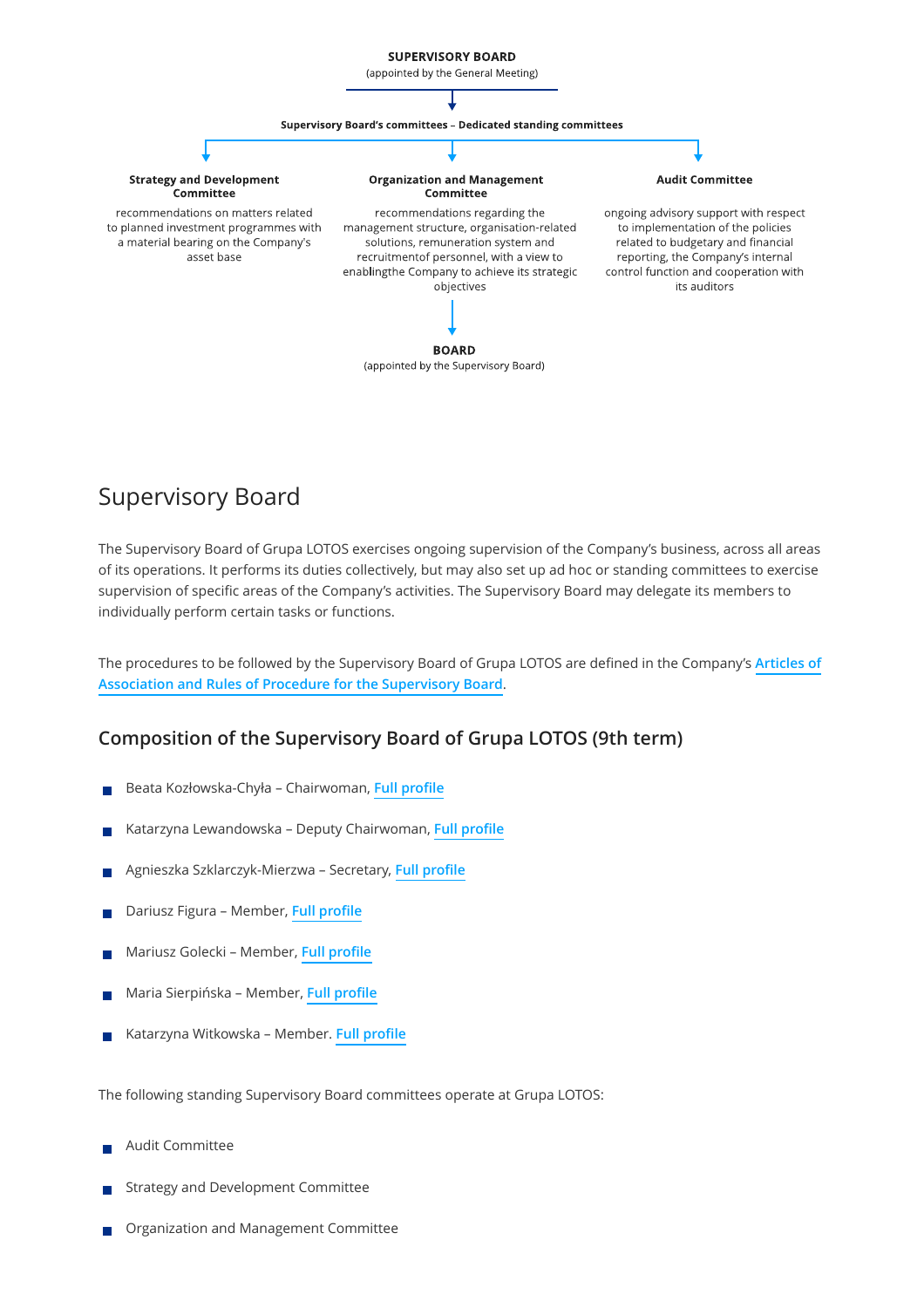#### **[More information about Supervisory Board of Grupa LOTOS](http://inwestor.lotos.pl/en/999/corporate_governance/supervisory_board)**

Changes made to the composition of the Supervisory Board of the 9th term during the reporting period are described in the **[Directors' Report](http://raportroczny.lotos.pl/en/financial-information/managements-discussion-and-analysis)** of the operations of Grupa LOTOS in 2015.

As at December 31st 2015, the Supervisory Board of Grupa LOTOS consisted of:

- Wiesław Skwarko Chairman
- Agnieszka Trzaskalska Deputy Chairperson
- Oskar Pawłowski Secretary
- Małgorzata Hirszel Member
- Katarzyna Witkowska Member
- Michał Rumiński Member
- Robert Pietryszyn Member

### The Managament Board

The Managament Board of Grupa LOTOS represents the Company before third parties and manages its corporate affairs. In addition, individual Board members perform their duties in line with the division of powers and responsibilities resulting from their operational functions within the Company. Each member of the Managament Board is authorized to represent the Company in court and out of court in relation to its business, with the exception of matters reserved for the General Meeting or Supervisory Board under the Commercial Companies Code or the Company's Articles of Association, as well as matters falling outside of the ordinary scope business where they require the Board's prior resolution, and matters within the powers of another member of the Managament Board.

The Managament Board operates on the basis of the **[Grupa LOTOS' Articles of Association and its Rules of](http://inwestor.lotos.pl/en/1002/corporate_governance/documents_of_grupa_lotos) Procedure**.

#### **Composition of the Managament Board of Grupa LOTOS (9th term)**